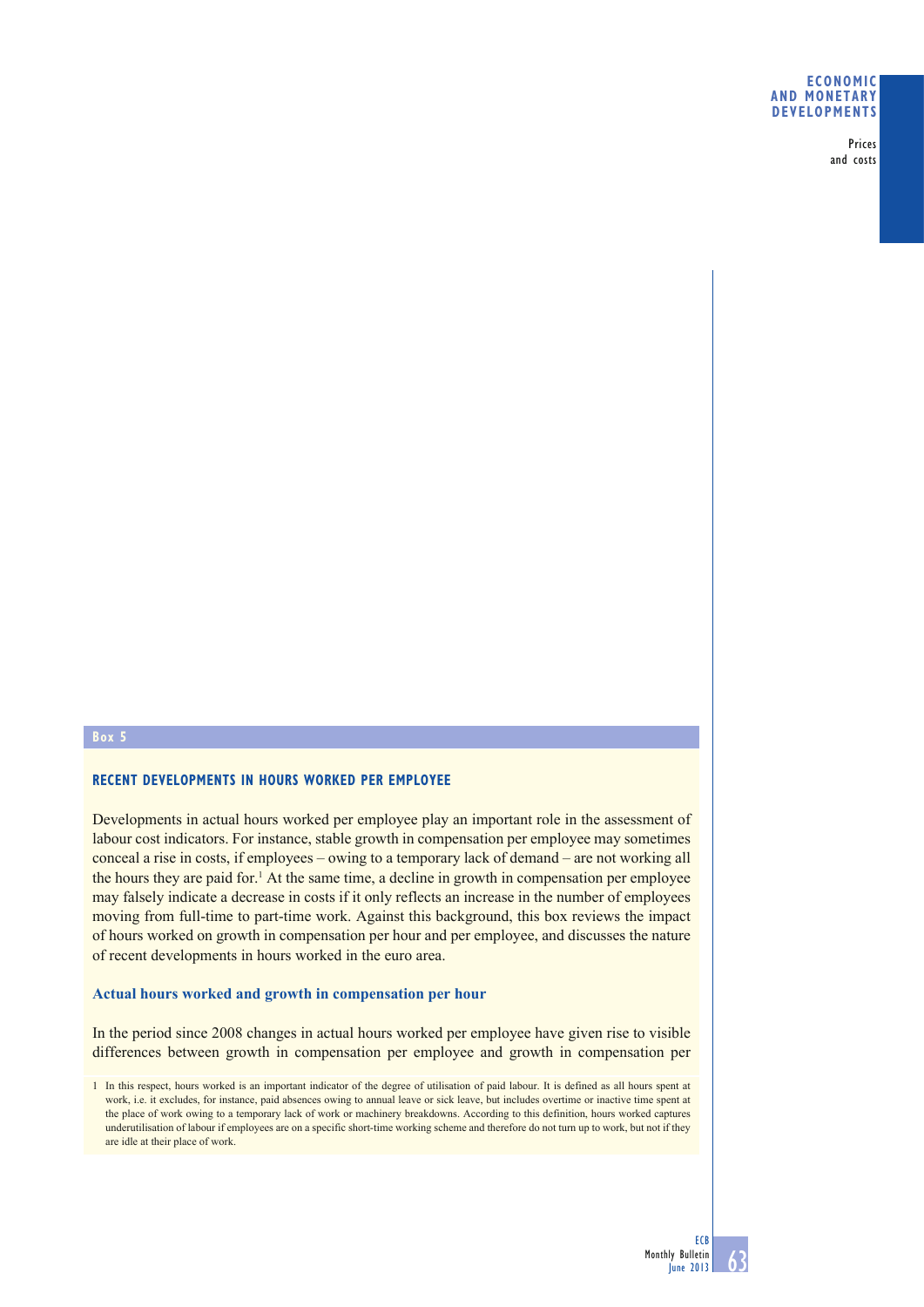hour. The breakdown in Chart A shows that growth in compensation per hour continued to rise during the 2008-09 recession, as a lower contribution from compensation per employee was accompanied by a rising contribution from actual hours worked per employee, i.e. a sharp fall in hours. A similar, albeit less pronounced, development has been observed during the most recent economic contraction that started at the end of 2011. By contrast, during the economic recovery in 2010 growth in compensation per hour was more moderate than that in compensation per employee, as actual hours worked per employee increased during that period. In the period since mid-2008 the average annual rate of growth in compensation per employee has, on balance, been about half a percentage point lower than that in compensation per hour.

#### **Chart A Breakdown of compensation per hour in the euro area**

(annual percentage changes; percentage point contributions)



#### **The nature of changes in hours worked**

Cyclical movements in actual hours worked per employee can reflect factors such as overtime (during a boom period) and short-

Sources: Eurostat and ECB calculations. Note: Positive (negative) contributions from hours worked per employee to growth in compensation per hour reflect year-on-<br>year declines (increases) in hours worked per employee.

time working schemes (during a recession). However, when identifying recent movements in national account statistics, the downward trend in hours worked over the 2000s needs to be taken into account.

Data from labour force surveys suggest that, in the euro area as a whole, usual (typically contractually agreed) working hours per employee has declined by more than one hour per week since 2000, to stand at 36.8 hours in 2012 (see Chart B). In contrast to actual hours worked, usual working hours includes elements such as annual leave and sick leave and therefore exceeds actual hours worked. At the same time, it does not include elements such as overtime or absences from work as a result of short-time working schemes. Developments in usual working hours per employee reflect developments in usual working hours for full-time and part-time employees, as well as in the percentage of part-time employees (see Chart C). Most of the decline in usual working hours per employee reflects a gradual rise in the percentage of part-time employees, as usual working hours has remained much more stable for both full-time and part-time employees.

The comparison in Chart B shows that the gap between actual hours worked and usual working hours widens during periods of economic weakness and narrows during periods of economic recovery. This suggests that the sharp fall in actual hours worked during the 2008-09 recession reflects mainly cyclical factors such as the use of short-time working schemes and a reduction in the amount of overtime. Only a small part of the decline in actual hours worked during the 2008-09 recession can be attributed to the simultaneous downward movement in usual working hours. By contrast, the renewed decline in actual hours worked during the recent economic contraction appears, thus far, to be almost fully attributable to the decline in usual